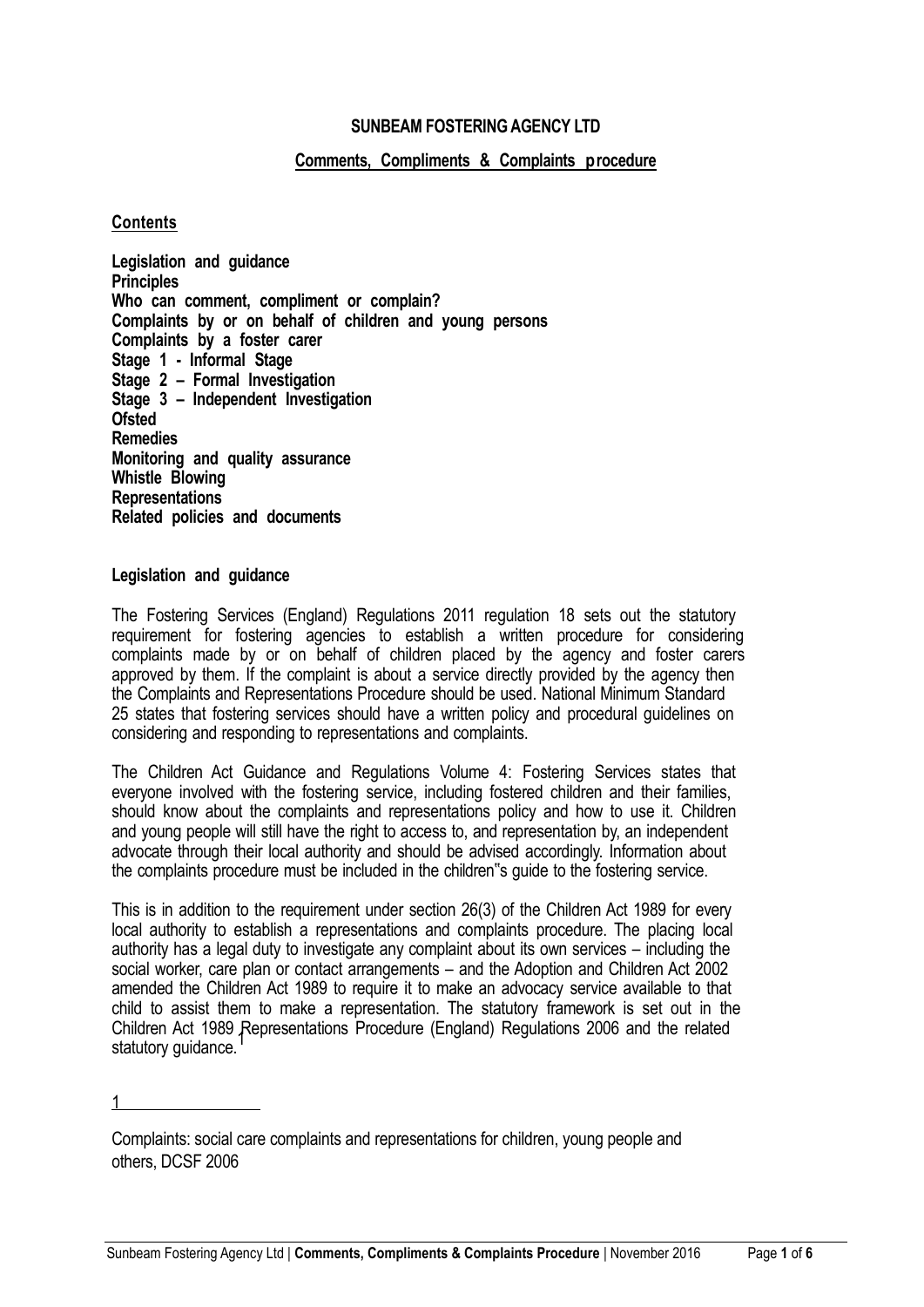# **Principles**

Sunbeam Fostering Agency believes that foster carers, children and young people have a fundamental right to have their views heard and to be taken notice of in the development of the service. These views may be in form of a complaint about the service, constructive ideas for how to improve the service or in the form of a compliment about how a service was delivered.

All comments, compliments and complaints provide vital information to inform the future policy, planning and development of the service as well as identifying the areas of the service which are successful and valued. They help to identify any gaps in service provision and should lead to the development of better services. When something goes particularly well, or particularly badly, we need you to let us know that we can repeat successes and correct mistakes. Your comments and complaints are an essential part of this process.

### **Who can comment, compliment or complain?**

Any child, foster carer, member of staff, family member or indeed any person who has had an involvement with Sunbeam Fostering Agency is entitled to comment about the quality of any of the services, whether positive or negative. A foster carer, relative or friend can also do so on a young person"s behalf.

A comment or complaint may include such things as quality of communication, staff behaviour or attitude, decisions we have made, support for carers or children, or quality of care in the home.

If the matter is urgent e.g. a Child Protection issue, an allegation, or an incident involving the child"s health and safety, call the office. If you ring outside of office hours your call will be diverted to the on call worker.

## **Complaints by or on behalf of children and young persons**

Any looked after child or young person may complain about an aspect of their care to their placing authority, whose own complaints procedure will be available to the child via the social worker. However, if the complaint relates to an aspect of the service provided by Sunbeam Fostering Agency, agreement will be reached with the placing authority about which agency will investigate the complaint. When a complaint is made directly to Sunbeam Fostering Agency by or on behalf of a child, the placing authority social worker will be informed. Agreement will then be reached with the placing authority about which agency will investigate the complaint.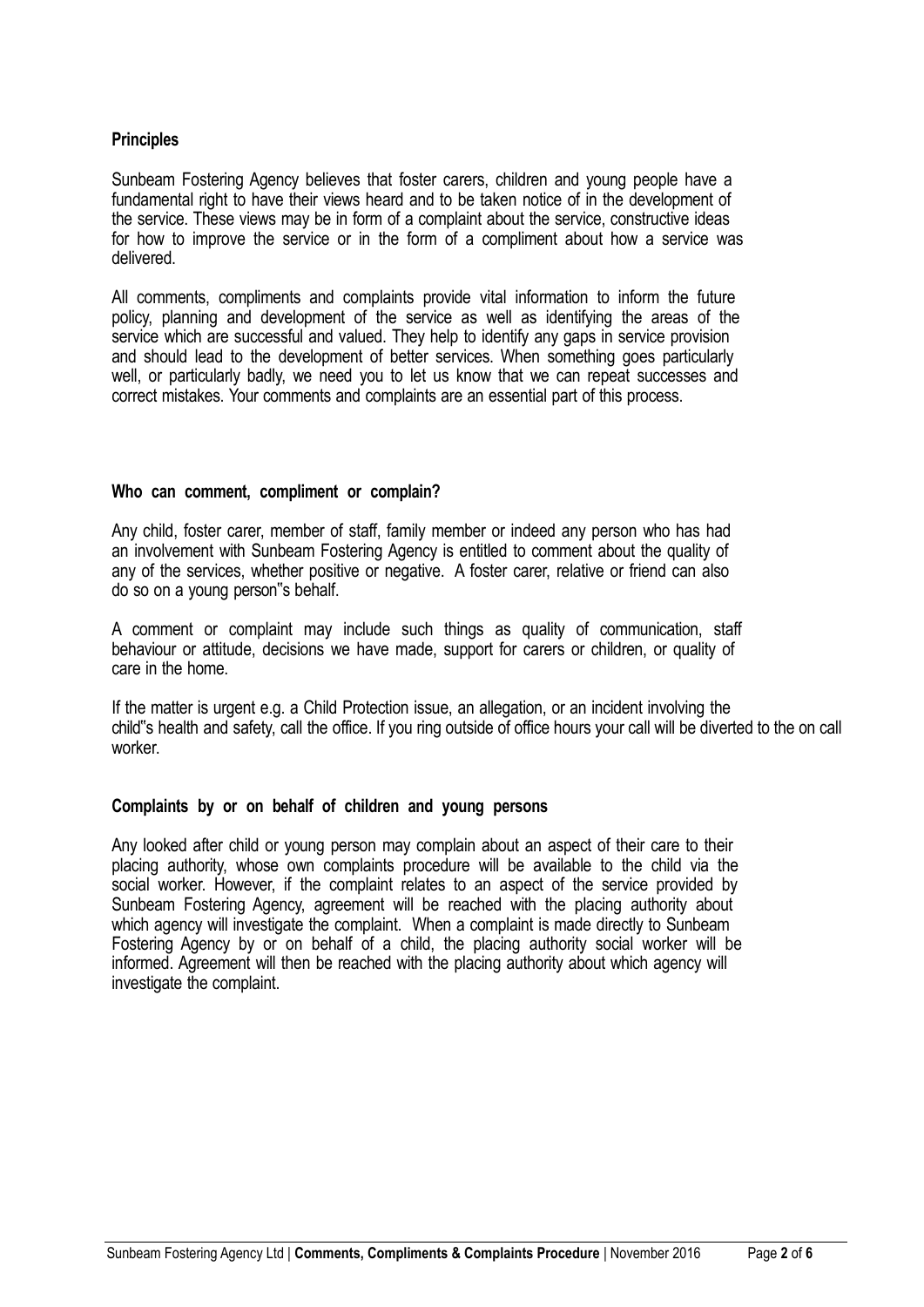Complaints may be made by the child, foster carer, parent, social worker, friend, relative or Sunbeam Fostering Agency"s staff member. The complaint may concern any aspect of the service received from Sunbeam Fostering Agency. Our **Children's Guide** contains written information on how to make complaints, including the availability of independent support and advice.

Children will be assured that their complaints will be taken seriously, investigated thoroughly and they will receive written notification of the outcome.

Children will be reassured that by making a complaint they will not be subjected to any form of punishment or reprisal.

### **Complaints by a foster carer**

Complaints may be made to any Manager or to the Complaints Officer about any aspect of the service received from Sunbeam Fostering Agency. The complainant will receive written acknowledgment of the complaint and details of the planned investigation. All complaints will be investigated in accordance with the Stages set out below.

No person who makes a complaint will be subject to any form of recrimination or reprisal.

All foster carers at Sunbeam Fostering Agency are members of The Fostering Network who they can approach to seek independent advice and support.

## **COMPLAINTS PROCEDURE**

#### **Stage 1 - Informal Stage**

We hope that most things someone is concerned about can be settled by speaking to the person they normally deal with, or by discussion with that person"s immediate line manager, and this is the informal route we would like people to try first.

We would always encourage foster carers to talk with their supervising social worker or their line manager about any complaint that they have and to try to resolve the matter with them. Unless matters are urgent, we expect informal routes of resolution to be explored first.

## **Stage 2 – Formal Investigation**

If someone is not satisfied with the informal response they get, or if they wish to complain formally to Sunbeam Fostering Agency, they can do so at any time to the Registered Manager who is the Complaints Officer at the address given below. They can call or put their concerns in writing if they wish.

The Complaints Officer (Registered Manager) 383 Broad Lane **Coventry** West Midlands CV5 7AX

Tel: 02476 420 390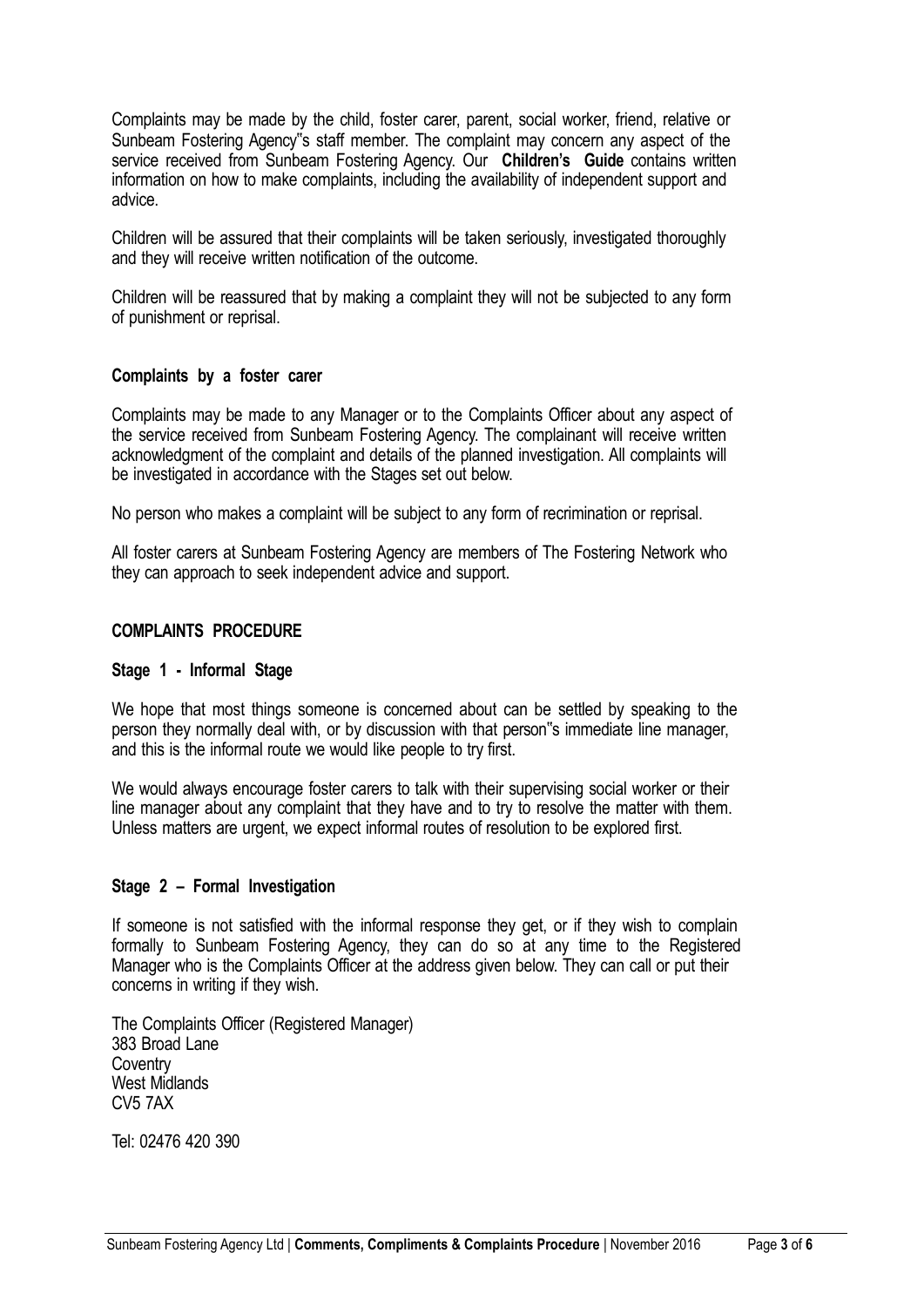Receipt of the complaint will be acknowledged within seven working days, including an indication of whether it is planned to try to resolve the complaint via internal investigation or, in the case of potentially serious complaints, to move straight to the independent investigation stage.

The Complaints Officer will ensure that the complaint is properly investigated. This stage of the process should be completed within 28 days of the commencement of the investigation unless it is exceptionally agreed with the complainant this period may be extended. The Complaints Officer will ensure that there is a written report to include findings and recommendations for the resolution of the complaint which will be available to the complainant.

If the complainant is dissatisfied with the outcome they may request within 28 days of the date of the dispatch of the report to them that the matter be referred to Stage 3.

## **Stage 3 – Independent Investigation**

A request for an independent investigation should be made in writing to the Complaints Officer who is the Registered Manager.

The request will be acknowledged in writing within seven working days, including details of the proposed investigation.

An Independent Person will be appointed to investigate the complaint. This person will hold a professional social work qualification and have relevant experience in foster care.

The Independent Person will interview persons involved in the complaint and will have access to all policies and procedures and, with relevant permission, access to the foster carer"s and to the child/young person"s, files and records. They will prepare a report of their investigation, including conclusions and recommendations for the resolution of the complaint. This report should be completed within 42 days of the acknowledgement letter, unless it is agreed with the complainant that this period may be extended.

The Complaints Officer (Registered Manager) will consider the Independent Person"s report and write within ten days of its receipt to the complainant setting out their proposals for resolving the complaint.

Details of the investigation/proposed resolution will be available for information to the fostering panel.

This marks the end of the complaints process. If the complainant is not happy with the final outcome or indeed at any stage of the process, they can contact Ofsted.

## **Ofsted**

Any foster carer or a child/young person may choose to contact our regulator, Ofsted, directly regarding any complaint/allegation concerning the standard of service provided by or a foster carer, or about the management of our service. Sunbeam Fostering Agency will co-operate fully with any investigation conducted by Ofsted.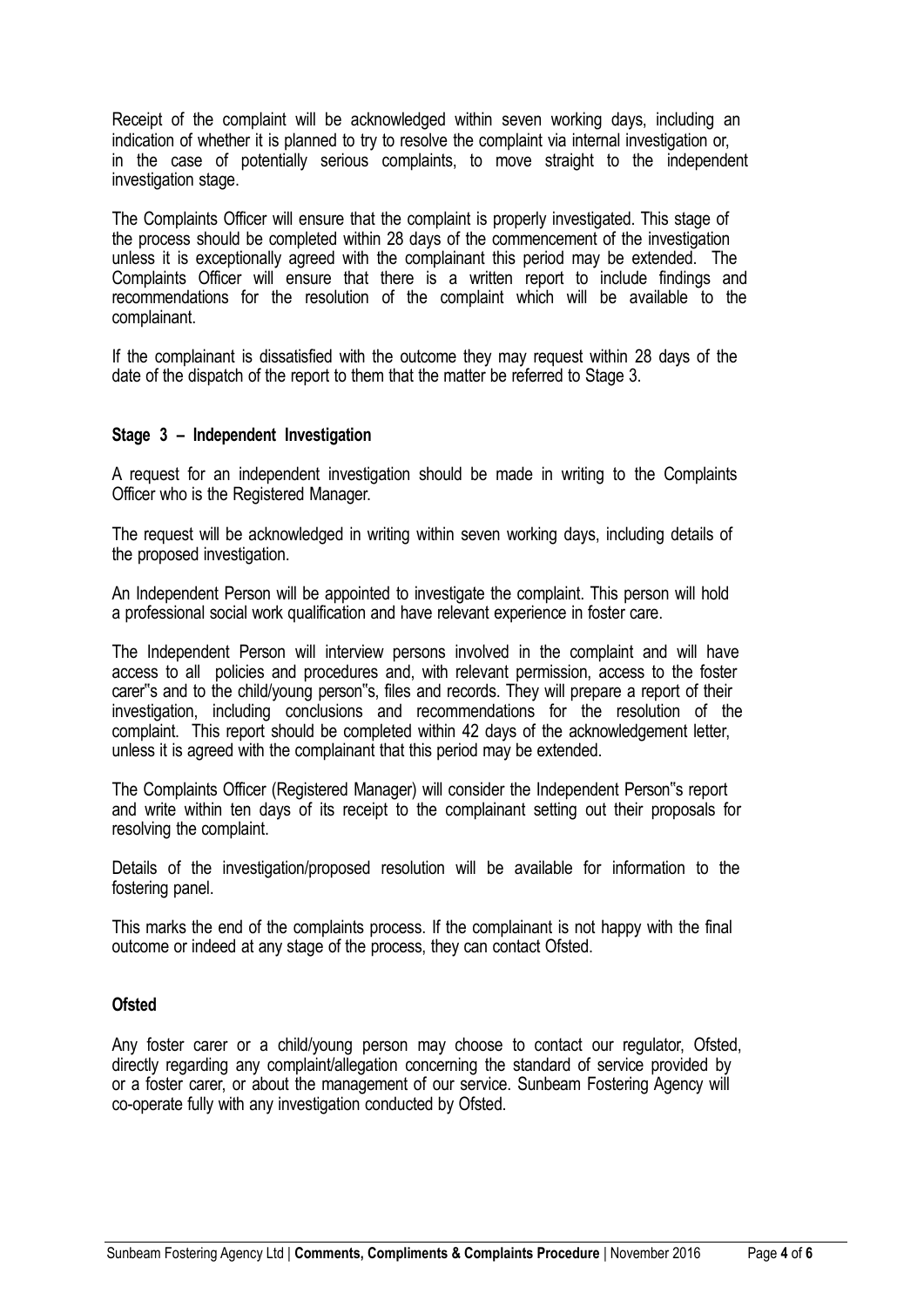**OFSTED** Piccadilly Gate, Store Street **Manchester M1 2WD** Greater Manchester

Phone: 0300 123 1231

The Registered Manager will automatically refer any serious complaints against foster carers or staff to Ofsted, for information, and will advise Ofsted of the outcome of any investigation.

### **Remedies**

If we make a mistake, we will apologise and try to take some practical action to put things right. We may ask the complainant to suggest what they would like us to do. We will always try to put them back to the position they would have been in but for our mistake. We will also try to ensure that the same mistake does not happen again.

For example, we may decide that one or more of the following can be done to put things right:

- Provide or change a service to the complainant
- Provide an explanation or information to the complainant
- Review service user literature (leaflets, website, posters and so on)
- Review a policy or procedure
- Arrange training or quidance for employees

#### **Monitoring and quality assurance**

All complaints, representations and allegations against foster carers are monitored by the Registered Manager and reported to the management group. Their outcomes are annually evaluated as a basis for informing future service provision. Comments and compliments are also collated, analysed and included in management reports. Information from these processes is shared with staff and the fostering panels.

## **Whistle Blowing**

Sunbeam Fostering Agency has a **Whistle Blowing** Policy which outlines the procedure for reporting any circumstances within the fostering service which someone considers likely to significantly harm the safety, rights or welfare of children. Sunbeam Fostering Agency is an open and transparent organisation that encourages its foster carers to seek advice from outside organisations if they are not satisfied with the response to any serious complaint.

#### **Representations**

Foster carers and applicants to foster are entitled to make representations, in writing, or in person, to a Sunbeam Fostering Agency fostering panel in relation to their approval as foster carers - in instances where the agency makes a "qualifying determination" in relation to one of the following areas: